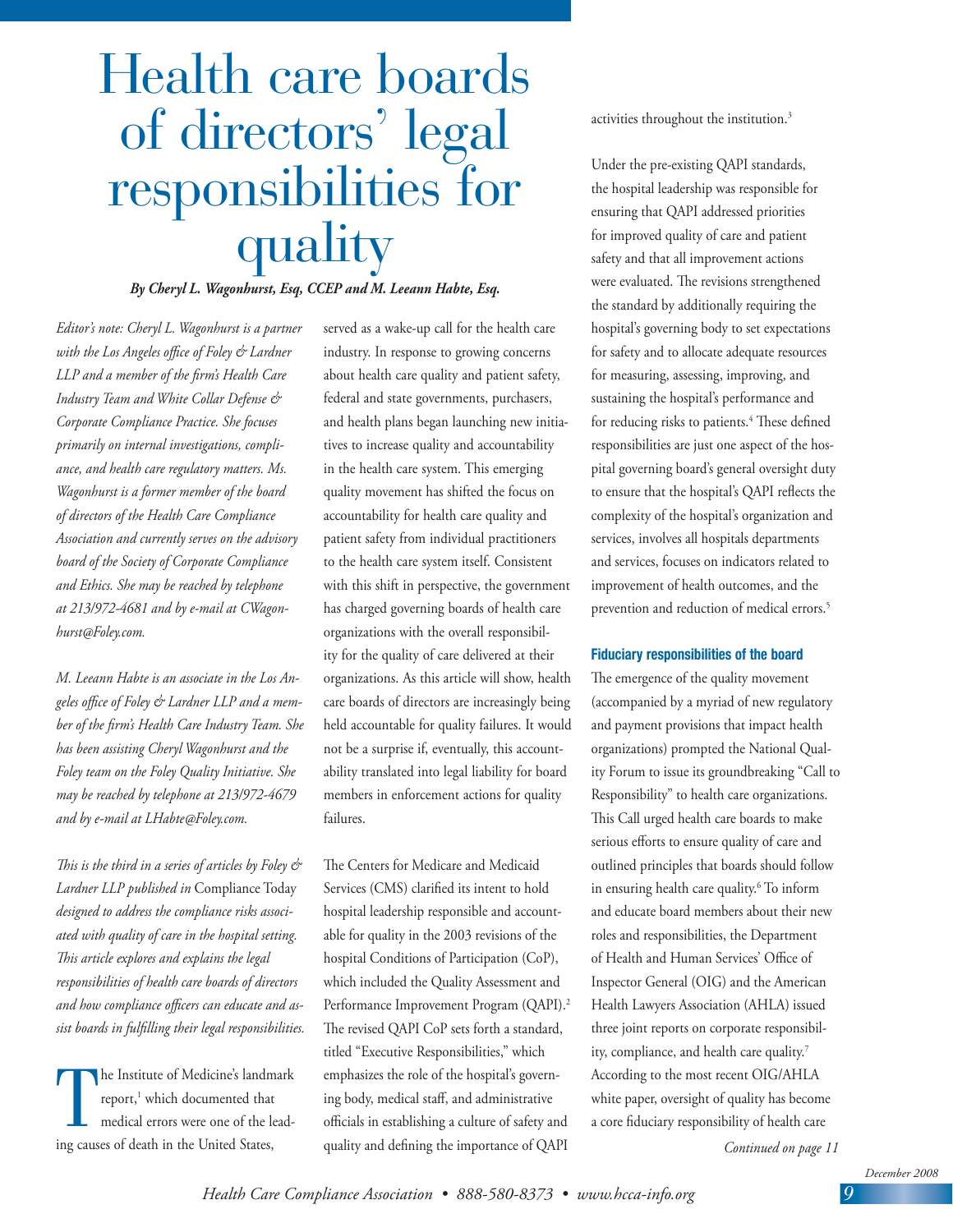#### **Health care boards of directors' legal responsibilities for quality** *...continued from page 9*

#### organization boards.<sup>8</sup>

**Duty of care.** The board of directors' legal obligations with respect to the duty of care arise in two distinct contexts: (1) the decision-making function, and (2) the oversight function. In fulfilling its duty of care, the board is obligated to conduct due inquiry, make responsible decisions, and provide appropriate oversight to the health care organization. Generally, the duty of care is satisfied when directors act:

- in "good faith,"
- $\blacksquare$  with the care an ordinarily prudent person would exercise in like circumstances, and
- n in a manner that they reasonably believe to be in the best interests of the corporation.<sup>9</sup>

In recent years, the "reasonable inquiry standard" has been interpreted to require directors to actively inquire into aspects of corporate operations where appropriate.<sup>10</sup>

With regard to health care quality, boards exercise their decision-making function when they review and approve or disapprove medical staff credentialing recommendations. Boards exercise their oversight function when they assess emerging issues of quality of care and patient safety, review quality data reporting by their organization, and evaluate the effectiveness of the corporate compliance program. Although directors are not expected to serve as compliance officers, they are responsible for oversight of management's operation of the compliance program. In carrying out their duty of care, boards are also obligated to exercise general supervision and control with respect to corporate officers. If information is presented—either through the compliance program, through complaints, or otherwise—that causes or should cause concerns to be aroused, the director is obligated to make further inquiry until such time as the concerns are satisfactorily addressed and

favorably resolved. Given the recent government interest in quality of care, the OIG/ AHLA white paper instructs boards to take a more active role in overseeing quality issues within their organizations in order to satisfy the duty of care.<sup>11</sup>

The seminal Caremark case established the legal liability of the board members for breach of fiduciary duty. In the Caremark case, the court found that the board did not breach its fiduciary duty, but the court's opinion also stated that:

"[A] director's obligation includes a duty to attempt in good faith to assure that a corporate information and reporting system, which the board concludes is adequate, exists, and that failure to do so under some circumstances, may, in theory at least, render a director liable for losses caused by non-compliance with applicable legal standards."12

In accordance with this decision, health care boards might be susceptible to legal risk, in extreme circumstances, if they fail to reasonably oversee the organization's compliance program or act as mere passive recipients of information.

**Duty of obedience.** A health care entity/ board also is subject to the duty of obedience to corporate purpose and mission.<sup>13</sup> For nonprofits, the board has a particular duty to ensure that the organization is acting in the furtherance of the defined purpose and mission of the organization as set forth in the corporate charter and bylaws.

As the OIG/AHLA white paper indicates, "perfection" is not required in order to discharge the duty of care or duty of obedience to corporate purpose and mission obligations.14 Instead, it is recommended that

boards exercise general oversight of patient safety and quality of care issues by:

- **n** Understanding the emergence of quality-of-care issues, challenges, and opportunities;
- **n** Overseeing the development of specific quality-of-care measurement and reporting requirements (including asking the executive staff for periodic education); and
- **n** Requesting periodic updates from the executive staff on organizational quality-ofcare initiatives and how the organization intends to address legal issues associated with those initiatives.<sup>15</sup>

If these efforts uncover quality-of-care issues, then additional inquiry may be required in order for boards to satisfy their duties to their organizations.

## **Government regulation and enforcement**

Governing boards must be conversant in the clinical, operational, and policy issues associated with quality of care to respond to the increasingly expansive and complex federal and state regulatory scheme governing health care quality. New policies that affect reimbursement and payment, efficiency, and collaboration among organizational providers and individual and group practitioners require the governing board to closely monitor the activities of their organization as part of their oversight responsibility. Clearly, Medicare CoP require hospital boards to monitor quality through credentialing of medical staff and to maintain effective quality assessment and performance improvement programs; that is just one strand in the web of quality regulations. New financial incentives, such as Pay for Performance, gain– sharing, and other financial arrangements are regulated under state and federal law. Federal quality reporting initiatives and state adverse-event reporting regulations also apply

*Continued on page 12*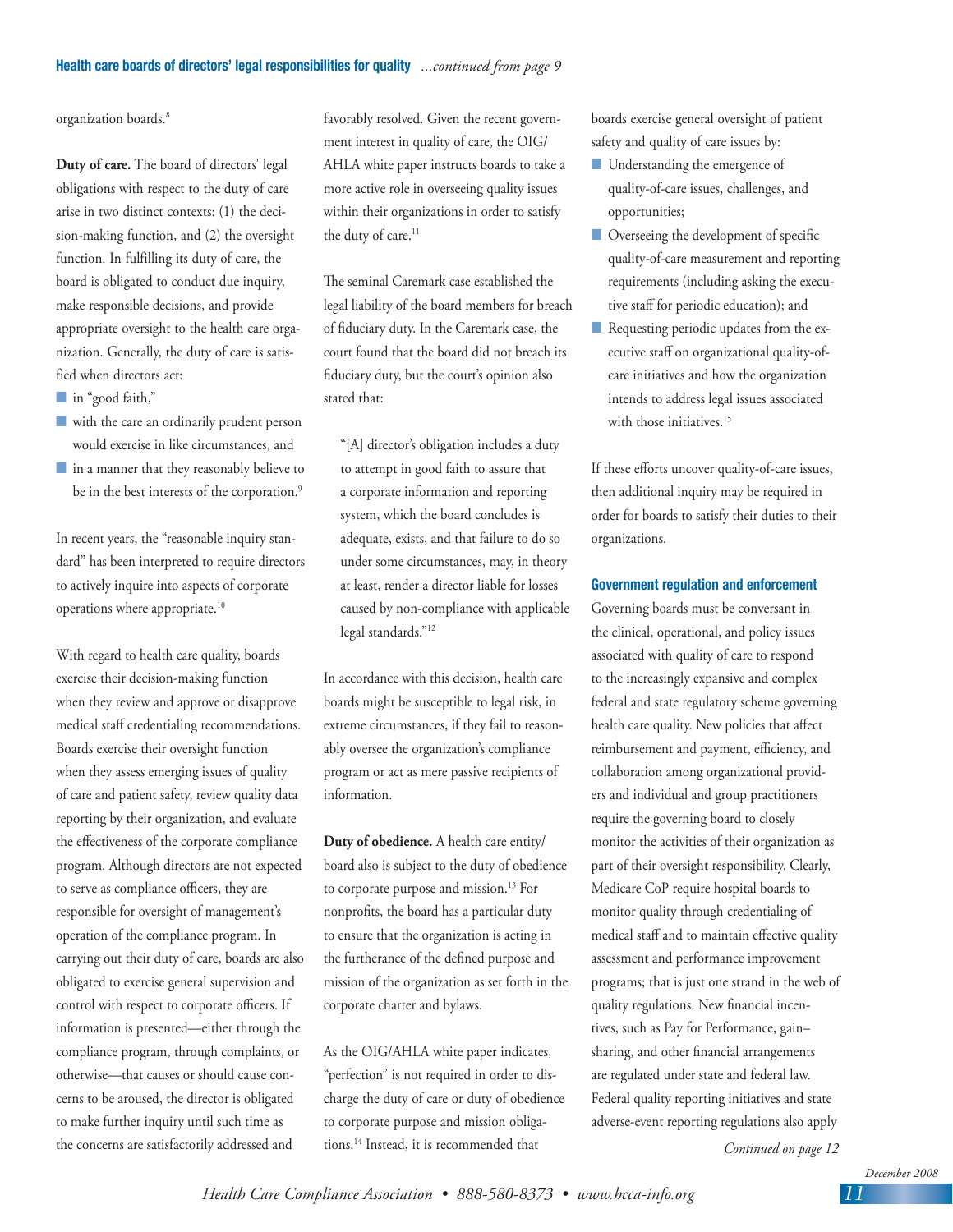to health care providers and expose them to legal risk for non-compliance.

The government is developing a variety of means to identify quality-of-care issues that run afoul of the complex regulatory requirements. State certification surveys are the traditional mechanism of identifying quality deficiencies; however, federal government agencies have developed new data mining methodologies to apply to health care claims, hospital adverse-event reports, and data submitted for annual payment updates and physician quality reports to identify quality problems. Because the data submitted to government agencies and third-party payers is being used for determining reimbursement, inaccurate submission of such data could result in the misrepresentation of the status of patients and residents, the submission of false claims, and potential enforcement action under the False Claims Act (FCA).<sup>16</sup> Quality issues also can be brought to the government's attention through whistleblower lawsuits or qui tam actions.<sup>17</sup>

When quality problems are identified, the regulatory scheme includes a range of

www.stjude.org

progressive administrative sanctions and monetary penalties that may be imposed against providers that fail to comply with the legal requirements. In addition to the administrative penalties, OIG, Department of Justice, state Attorney Generals, and state fraud control units are working together to enforce quality for beneficiaries of federal health care programs. The consequences of quality violations range from a requirement to repay any improperly received reimbursement amount with interest, to the imposition of severe financial penalties, criminal prosecution, and exclusion from participation in any federal health care program for the corporation or organization.

Increased government scrutiny and enhanced enforcement create new risks for corporate compliance, but they may also increase risk for individual board members, owners, and high-ranking executives, who may, in certain circumstances, be held liable for quality-ofcare failures. Hospitals have been held liable for failure to investigate and act on medically unnecessary care provided by its medical staff. Administrators and chief executive officers (CEOs) also have been subject to

**St. Jude Children's Research Hospital, located** in Memphis, Tennessee, is a premier center for research and treatment of potentially fatal childhood diseases. The hospital's mission is to advance cures, and means of prevention, for pediatric catastrophic diseases through research and treatment.

## **CHIEF COMPLIANCE OFFICER Job Number 13483**

Responsible for managing and overseeing all corporate compliance activities for St. Jude Children's Research Hospital. Directs and manages the overall hospital program to ensure compliance with state and federal laws and regulations as well as accrediting body standards. Organizes and implements programs to ensure compliance by developing and reviewing policies and procedures, conducting extensive internal education and auditing. Updates and maintains the institutional compliance plans to reflect OIG and other government guidance, regulatory/legislative changes, and government enforcement initiatives. Communicates the St. Jude Compliance Policy and Program throughout the organization. Advises St. Jude senior management on matters of compliance and coordinates with government and/or regulatory agencies during an inquiry or investigation.

Master's or other advanced degrees in Business, Health Administration, Law or related field is required. Must possess ten years of a combination of corporate compliance and legal/regulatory experience within the healthcare field. Experience must include progressive responsibility involving project management, federally monitored programs and federal regulation.

St. Jude offers a positive working culture, professional advancement, & competitive compensation. Qualified applicants may apply for this position, Job Number 13483, or others via our online process at **www.stjude.org/jobs**.

An Equal Opportunity Employer



civil and criminal liability where the facility has provided substandard or inadequate care or where the executives have restricted the budget to such an extent that adequate care could not have been provided. The following examples of quality-of-care investigations that have resulted in significant settlements and convictions illustrate the government's focus:

- **n** A Michigan hospital and individual members of the Medical Executive Committee were indicted in federal court on charges of criminal conspiracy, mail fraud, and wire fraud by billing for medically unnecessary pain procedures. The government's case centered on the hospital's allegedly deficient peer review procedures, which failed to properly investigate and curtail the unnecessary pain procedures. The hospital pled guilty to wire fraud, and the case resulted in a settlement agreement of \$1 million, \$750,000 in restitution, and an agreement by the individuals to plead guilty to state charges.<sup>18</sup>
- **n** In another case focusing on deficient peer review procedures, a northern California hospital and its parent corporation paid \$59.5 million to settle civil FCA allegations that the hospital inadequately performed credentialing and peer review of cardiologists on its staff who performed medically unnecessary invasive cardiac procedures.19
- The former owner and CEO of a Chicago teaching hospital was found liable for approximately \$64 million damages for conspiracy and violation of the FCA, where the hospital compensated physicians excessively for their services and billed for services that were not performed. The hospital's administrator and several physicians received prison sentences and were required to make restitution payments.20
- A long-term care facility management company, its CEO, and three nursing homes were found guilty of conspiracy and



*12*

*Health Care Compliance Association • 888-580-8373 • www.hcca-info.org*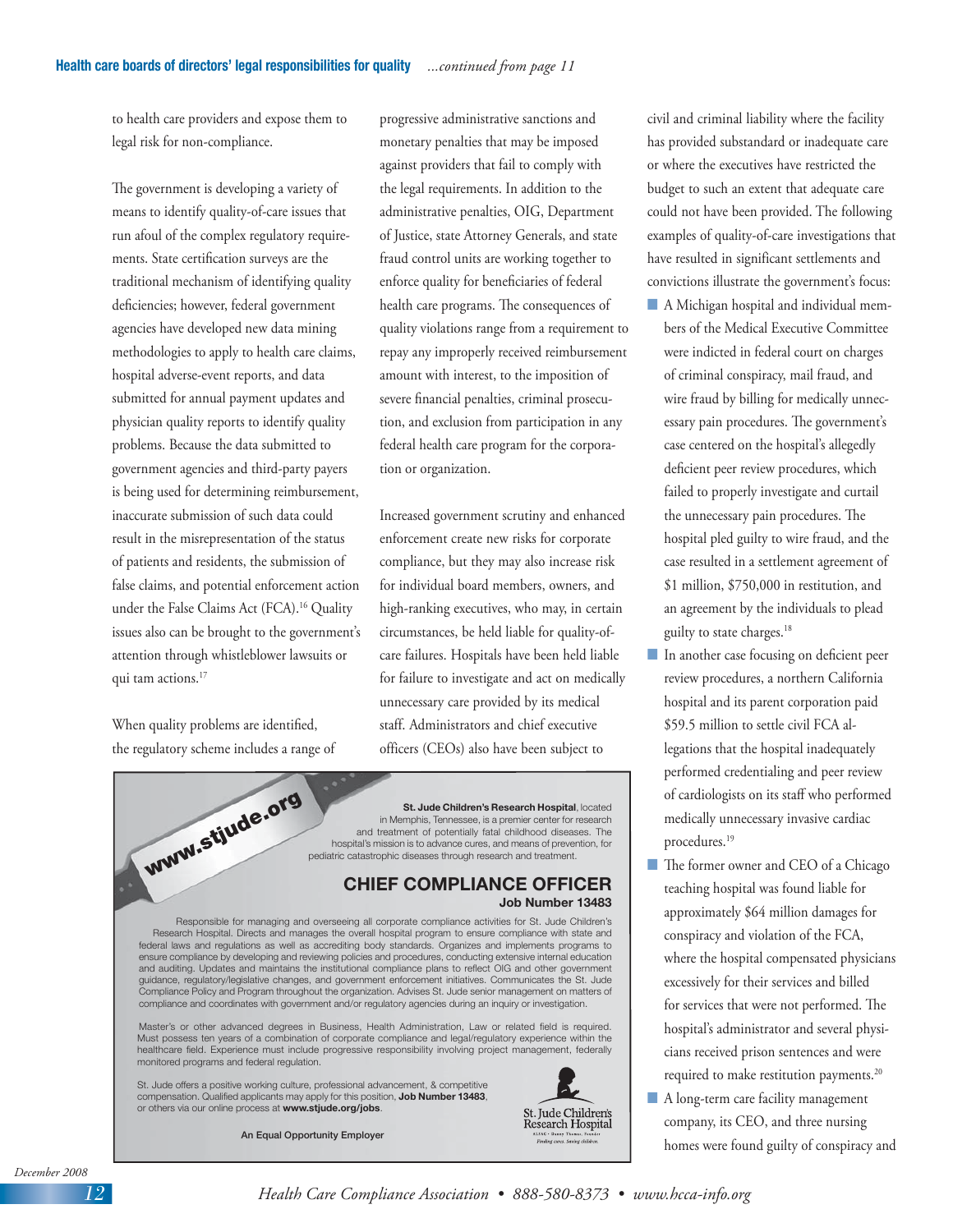health care fraud based on their imposition of budgetary constraints that prevented the facilities from providing adequate care to residents. In 2007, the CEO was sentenced to pay \$29,000 in criminal fines and to serve an 18-month sentence. The management company and nursing homes were each sentenced to pay \$182,250 in criminal fines. In a related civil case, the corporate defendants paid \$1.25 million to resolve FCA allegations, and agreed to be excluded from federal health care programs.<sup>21</sup>

■ On June 10, 2008, the owner of a personal care home in Philadelphia agreed to pay the United States \$700,000, close the facility, and also agreed to lifetime exclusion from the Medicare and Medicaid programs for providing grossly inadequate housing and care for residents. The owners agreed never again own or operate a patient, personal, or residential care facility or a program or facility that participates in any federally funded health care program.22

## **Implications for boards of directors**

The new emphasis on quality raises the stakes for health care organizations, both financially and legally. In light of the severe consequences that might result from a lack of adherence to applicable legal requirements, it is essential for the board of directors to be cognizant of its evolving responsibilities. Health care organizations are required to be mindful of the Anti-kickback Statute, the physician self-referral (Stark) law, civil money penalty statutes, the Health Insurance Portability and Accountability Act, federal tax exemption standards, antitrust law, fraud laws, and other legal compliance standards.23 Boards must excise oversight of the organization's compliance programs and must reasonably inquire whether appropriate control mechanisms are in place to monitor the associated legal risks.

To fulfill their responsibilities and avoid legal risk, board members must take action. An action plan for the board of directors should involve the following steps:

- **Fiduciary duty.** Boards of directors must recognize quality of care as a core fiduciary duty. Health care quality must be established as a key component of corporate mission and elevated to the same level of fiduciary obligation as financial viability and corporate compliance.
- **Education.** Boards of directors must be educated on quality of care policies, laws, and issues as they relate to their oversight responsibilities. Recognizing the importance of an informed and educated board, the American Hospital Association's Center for Healthcare Governance has developed a Quality Curriculum for Trustees,<sup>24</sup> which was developed to increase hospital board member knowledge of the quality imperative. This curriculum was created and piloted with the Massachusetts Hospital Association. Blue Cross Blue Shield of Massachusetts has supported the initiative and is offering incentives to hospitals after their trustees complete the six-hour quality improvement course.<sup>25</sup>
- **Risk assessment.** Health care boards must assess organizational risk. The board needs to review the quality of care provided by the organization and identify any quality of care failures. To help identify issues that could signal legal liability, the board should begin with an inquiry into the following issues:
	- $\Box$  Has there been a systemic failure by management and the board to address quality issues?
	- $\Box$  Has the organization made false reports about quality, or failed to make mandated reports?
	- $\Box$  Has the organization profited from ignoring poor quality, or ignoring

providers of poor quality?

- $\Box$  Have patients been harmed by poor quality, or given false information?
- $\Box$  Have there been complaints on quality from existing staff? Complaints of this nature can lead to potential whistleblower suits.
- $\Box$  What are the results of the quality of care/legal risks audit and/or risk assessment?

Although the federal and state regulations governing quality continue to grow, directors do not have to address these issues on their own. Enlisting the aid of outside attorneys or consultants to evaluate quality-of-care risk areas within their organizations can help boards to fulfill their fiduciary duties for quality of care.

**Integrated analysis.** Boards must encourage the development of an integrated quality improvement and assessment system, which moves beyond case-by-case evaluation of past problems (e.g., a "bad apples" approach) to integrated analysis and use of retrospective data to identify high-risk patterns. As part of this analysis, boards should assess any medical necessity issues. In so doing, boards must be careful not to violate any state laws, including but not limited to all appropriate peer review protections. Therefore, it is imperative that an organization involve its counsel in this assessment process. To fulfill their leadership responsibilities, boards should frame and agenda for quality of care and communicate it throughout the organization by working collaboratively with senior management and health care practitioners. Quality improvement is likely to involve significant restructuring of key departments and processes to integrate quality compliance throughout organization.

*Continued on page 56*

*13*